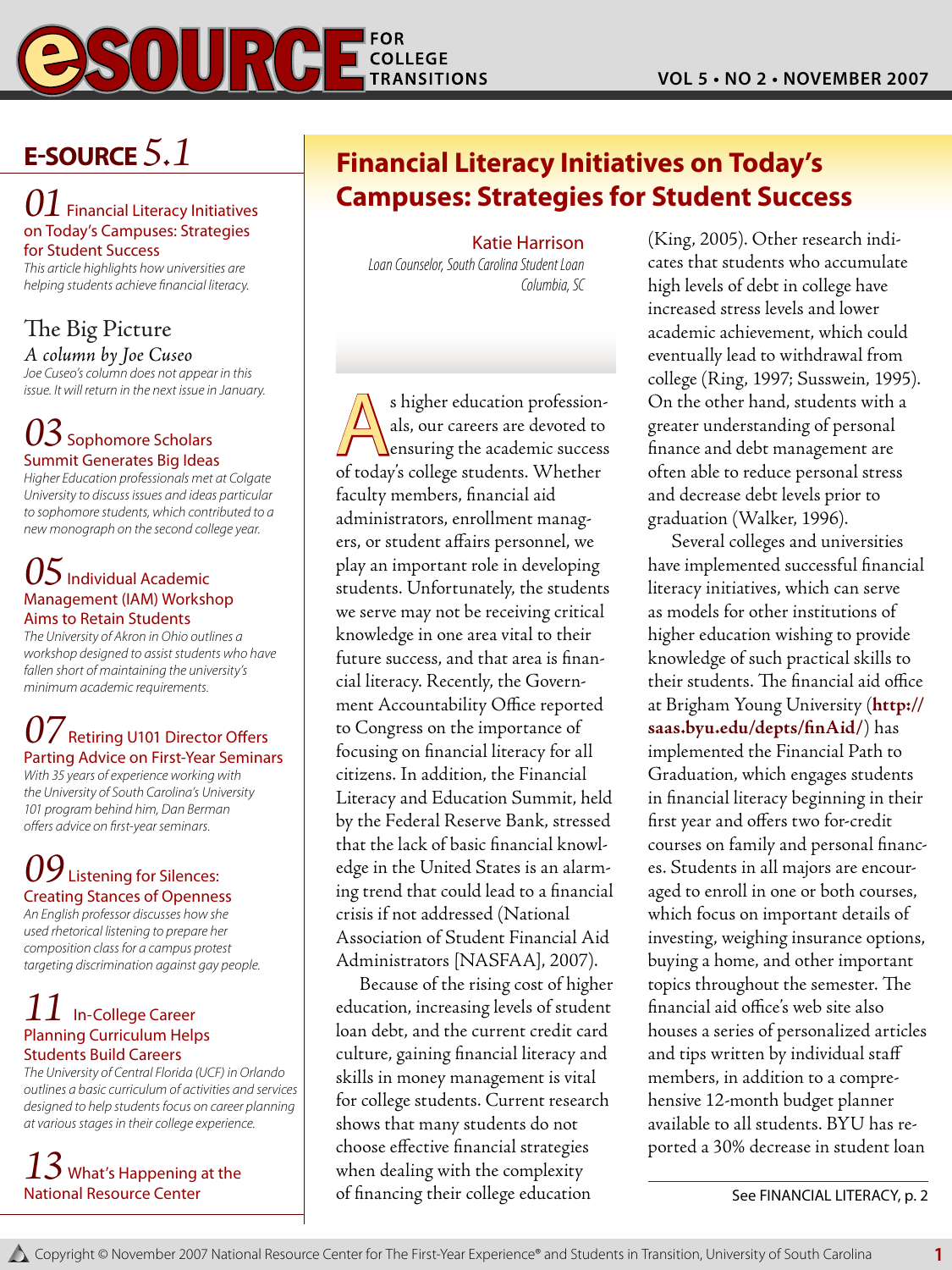## **Creating a Financial Path to Graduation consists of seven steps:**

#### **Step 1: Chart Your Academic Plan**

What will my major be? How many credits will I need to graduate? Will I go straight through school, or will I take time off for study abroad, volunteer and humanitarian service, etc.?

#### **Step 2: Estimate Educational Costs**

How much will tuition be for a year? Book costs? Insurance? How much will it cost me to commute—or will I be living on campus? Are there costs I can eliminate?

#### **Step 3: Estimate Financial Resources**

Will I be working? Do I have scholarships? How much can my family help me?

#### **Step 4: Identify and Analyze Unmet Need**

What is the difference between my educational costs and my financial resources?

#### **Step 5: Establish Your Maximum Debt Limit**

How much can I borrow and not jeopardize my future with excessive debt?

#### **Step 6: Identify the Costs of Borrowing**

How much interest will I pay? How much must I earn to pay back my student loans without jeopardizing my future?

#### **Step 7: Make a Commitment and Monitor Your Progress**

Am I meeting my academic goals? If not, how will this affect me financially?

*• Adapted from Bringham Young University web site:* **saas.byu.edu/depts/finaid/ documents/fp2g.pdf**

#### **FINANCIAL LITERACY** Cont. from p. 6

borrowing since the implementation of their program (T. Martin, personal communication, 2007).

Another exemplary program is offered at James Madison University (**http://www.jmu.edu/finaid/finliteracy.shtml**). According to Brad Barnett, associate director of financial aid, the University's outreach program has received consistent positive feedback since its inception (B. Barnett, personal communication, 2007).

Interactive, hands-on presentations allow students to use their own ideas and experiences to create a personalized budget, which differentiates between necessities and extras. The financial literacy classes are limited to 25 students and are broken into small groups. Each group develops a list of their top financial concerns during or after college, which have included paying tuition and fees, room and board, student loans, insurance, credit cards, saving money, buying a house, going to graduate school, and starting a family. The groups then list their income and expenses and review these lists in the larger group setting as the framework for creating a budget. JMU is in the process of creating a semester-long, for-credit course on personal student finance as a result of these popular presentations (B. Barnett, personal communication, 2007).

Perhaps the most successful of such initiatives to date is The Peer Financial Counseling Program at the University of Georgia (**www.uga.edu/osfa/pfc/**). The program, funded by a sustaining grant through the Georgia Student Finance Commission and coordinated as a joint effort between the financial aid office and the Department of Housing and Consumer Economics, presents information on credit and debt, college budgeting, student loans, and savings and investments to thousands of students annually. The Peer Financial Counseling Program is classified as a student organization; presentations are made primarily by student volunteers who want to help their fellow classmates better understand the importance of personal finance. One paid student coordinator, who is housed in the financial aid office and has the support of a full-time staff member, administers the program. In addition to making presentations in person, the university also hosts an extensive library of financial literacy topics on an interactive web site as self-paced modules for students to complete. The 2006 program assessment showed that more than 85% of students who attended one or more of

See FINANCIAL LITERACY, p. 4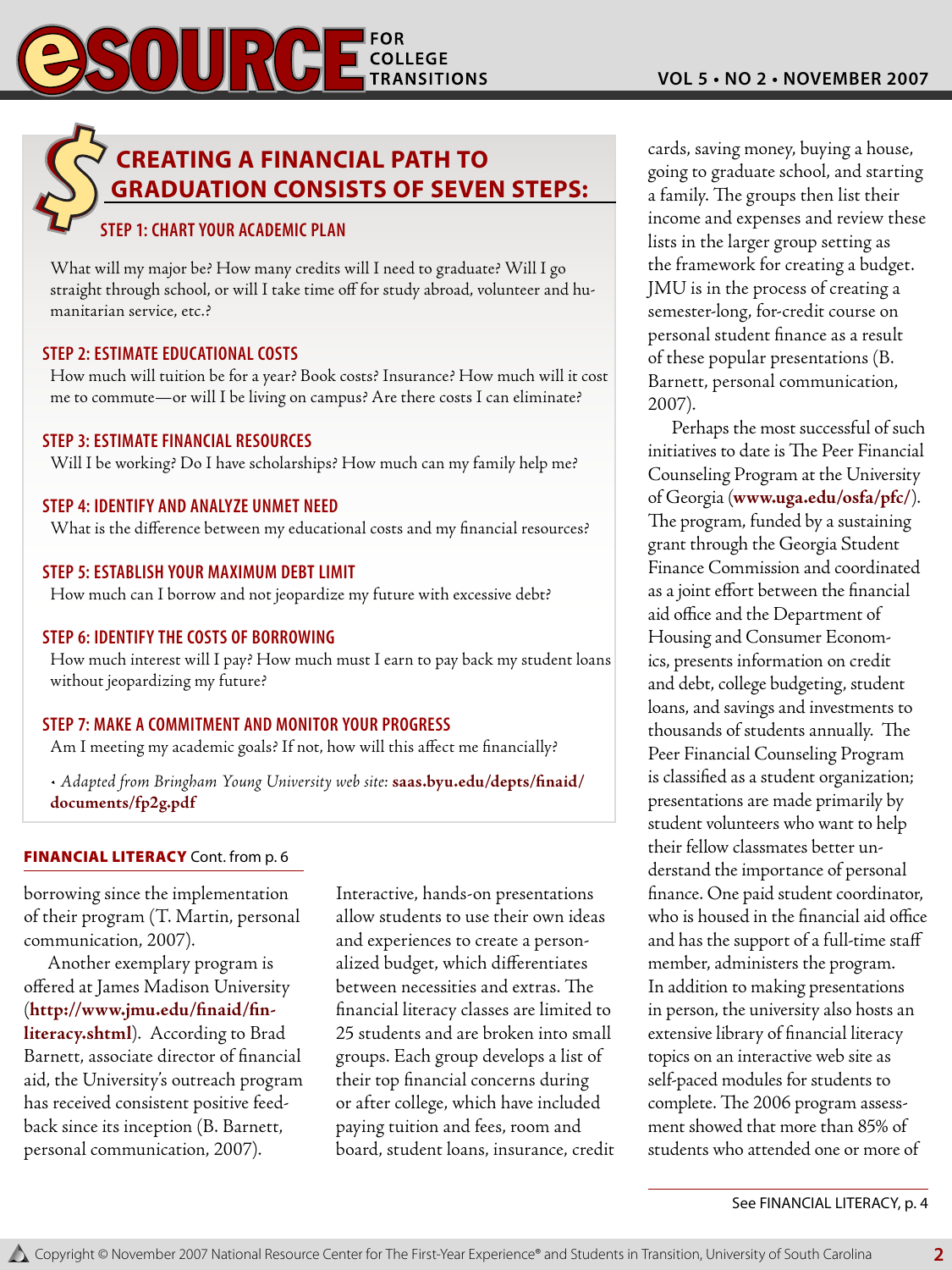## $SOUI$   $C$   $E_{\text{transitions}}^{\text{for}}$

## **Sophomore Scholars Summit Generates Big Ideas**

#### Kim Taylor

*Dean, The Sophomore Year Experience Colgate University Hamilton, NY*

Gudent affairs professionals<br>
and faculty from 12 universi-<br>
colgate University in Hamilton, NY I tudent affairs professionals and faculty from 12 universities gathered in June 2006 at for the first ever Sophomore Scholars Summit. For three days, we focused on issues and ideas particular to sophomore students through discussions, brainstorming sessions, and opportunities to share best practices. Among the discussions were issues related to sophomore development, challenges, and next steps. Although participants, who came from a diverse set of institutions, deal with different types of students and institutional cultures, we held the common belief that the sophomore year is a vitally important time in the life of a college student.

A monograph, *Shedding Light on Sophomores: An Exploration of the Second College Year*, published last month by the National Resource Center for The First-Year Experience and Students in Transition, was one significant outcome of the summit. The monograph—edited by Barbara Tobolowsky, associate director at the Center, and Bradley Cox, former research coordinator at the Center and a current PhD student in the Higher Education program at The Pennsylvania State University—includes chapters written by participants of the summit who shared campus-based

and national research to describe the second college year and the initiatives designed to support it.

Another outcome of the summit was a list of questions that future research needs to address. These include:

- • What are the campus environments that either inhibit or enhance the sophomore year?
- • How do policies impact students in the sophomore year, especially major course sequencing, academic advising models, financial aid models, and general education requirements?
- What are student issues and concerns in different settings (i.e., nontraditional students, commuting students, rural vs. urban)?
- • How do faculty perceive sophomores and their issues?
- • Is there a disconnect between what faculty/staff believe is happening on campuses and what students believe is happening?
- What are the policies that have an impact? How do we assess sophomore programs?
- • How do we create structures that allow and encourage students to move ahead?
- • How do first-year experience programs prepare students for their sophomore year?

Equally important are a list of big ideas generated by summit participants. Exploring these ideas further will undoubtedly lead to the creation and refinement of sophomore programs on a number of campuses. These ideas include:

- • How do we define sophomore success while recognizing that success will mean different things at different institutions?
- How do we encourage students to feel open to new approaches? How do we educate for the value of flexibility? How do we communicate the idea of college majors as less of a commitment than development of an expertise?
- • How do we encourage intellectual risk taking, particularly with the challenges that come with a very programmed millennial generation?
- • How do race, ethnicity, gender, and socioeconomic status connect with purpose? How do international students process this idea since they feel pressured to select majors that will allow them to stay in the country? How do we take cultural differences into account when designing a program? What role does tradition play in the process?
- • How do we express tolerance of ambiguity and uncertainty in the classroom, within both the content and the pedagogy?

In addition to setting the agenda for future research and conversations on the sophomore year, summit participants identified a number of challenges in expanding the focus on sophomore issues. These included getting buy in from faculty, addressing issues of academic and social adjustment, and identifying courses that already exist and adapting them to challenge students in different ways.

Finally, summit participants recognized the need to get information out to other institutions about this summit and the wealth of information we shared

See SOPHOMORE SUMMIT, p. 4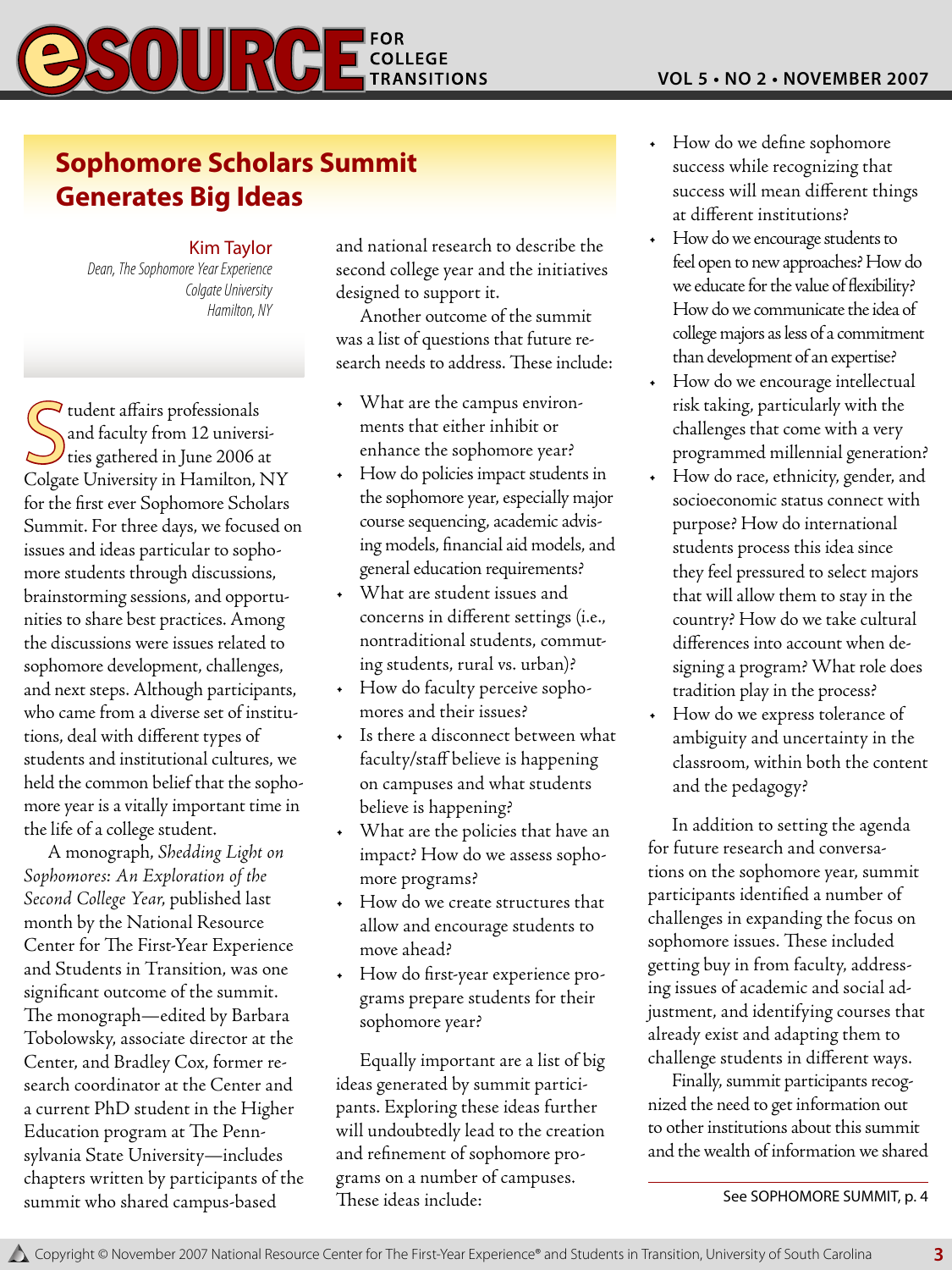### **FOR COLLEGE TRANSITIONS**

#### FINANCIAL LITERACY Cont. from p. 2

the presentations planned to change their spending behaviors. The University of Georgia served as a pilot school for The Peer Financial Counseling Program, and as a result of their success, the program is now administered by several other colleges and universities in the state of Georgia (M. Branch-Friar, personal communication, 2007).

Staff members in the financial aid office, who see the financial worries and confusion of students and their families on a daily basis, initiated all the financial literacy programs highlighted in this article. Such initiatives, however, do not have to begin with the financial aid office. When housed outside financial aid, campuses may want to consider a partnership, as the office of financial aid can be a great source of statistical and observational information pertinent to the students. With a little planning and cooperation among university offices, financial literacy can be introduced on campus as an integral cog in the wheel of student success. The importance of such initiatives cannot be understated. Students deserve the chance to start their adult lives with sound personal financial strategies in place.

#### **References**

King, J. E. (2005). Academic success and financial decisions: Helping students make crucial choices. In R. S. Feldman (Ed.), *Improving the first year of college: Research and practice* (pp. 3-26). Mahawah, NJ: Lawrence Erlbaum Associates.

National Association of Student Financial Aid Administrators. (2007). *Financial literacy: Consensus on the problem, differences on the solution*. Retrieved May 3, 2007, from http://www.nasfaa. org/publications/2007/financialliteracy050307.html

- Ring, T. (1997). Issuers face a visit to the dean's office. *Credit Card Management*, *10*, 34-39.
- Susswein, R. (1995). College students and credit cards: A privilege earned? *Credit World*, *83*, 21- 23.
- Walker, C. M. (1996). Financial management, coping, and debt in households under financial strain. *Journal of Economic Psychology*, *17*, 789-807.

#### **Contact**

Katie Harrison Loan Counselor, South Carolina Student Loan Columbia, SC Phone: (803) 612-5018 E-mail: **kharrison@scstudentloan. org**

#### **SOPHOMORE SUMMIT Cont. from p. 3**

with each other. To that end, many of us have presented our work at conferences and participated in webinars since the summit. The new monograph from the National Resource Center is a major step in communicating these important ideas to educators who are committed to helping our sophomores succeed.

For more information on sophomores, visit the National Resource Center's sophomore resources web site: **http://www.sc.edu/fye/resources/soph/index.html.**

#### **Contact**

Kim Taylor Dean, The Sophomore Year Experience Colgate University Hamilton, NY Phone: (315) 228-7426 E-mail: **ktaylorgood@mail.colgate. edu**

## **Publications Staff**

Trish Willingham Editor

Dottie Weigel Editorial Assistant

Ann Jennings Graphic Designer

Tracy L. Skipper Editorial Projects Coordinator

> Barbara Tobolowsky Associate Director

> > M. Stuart Hunter Executive Director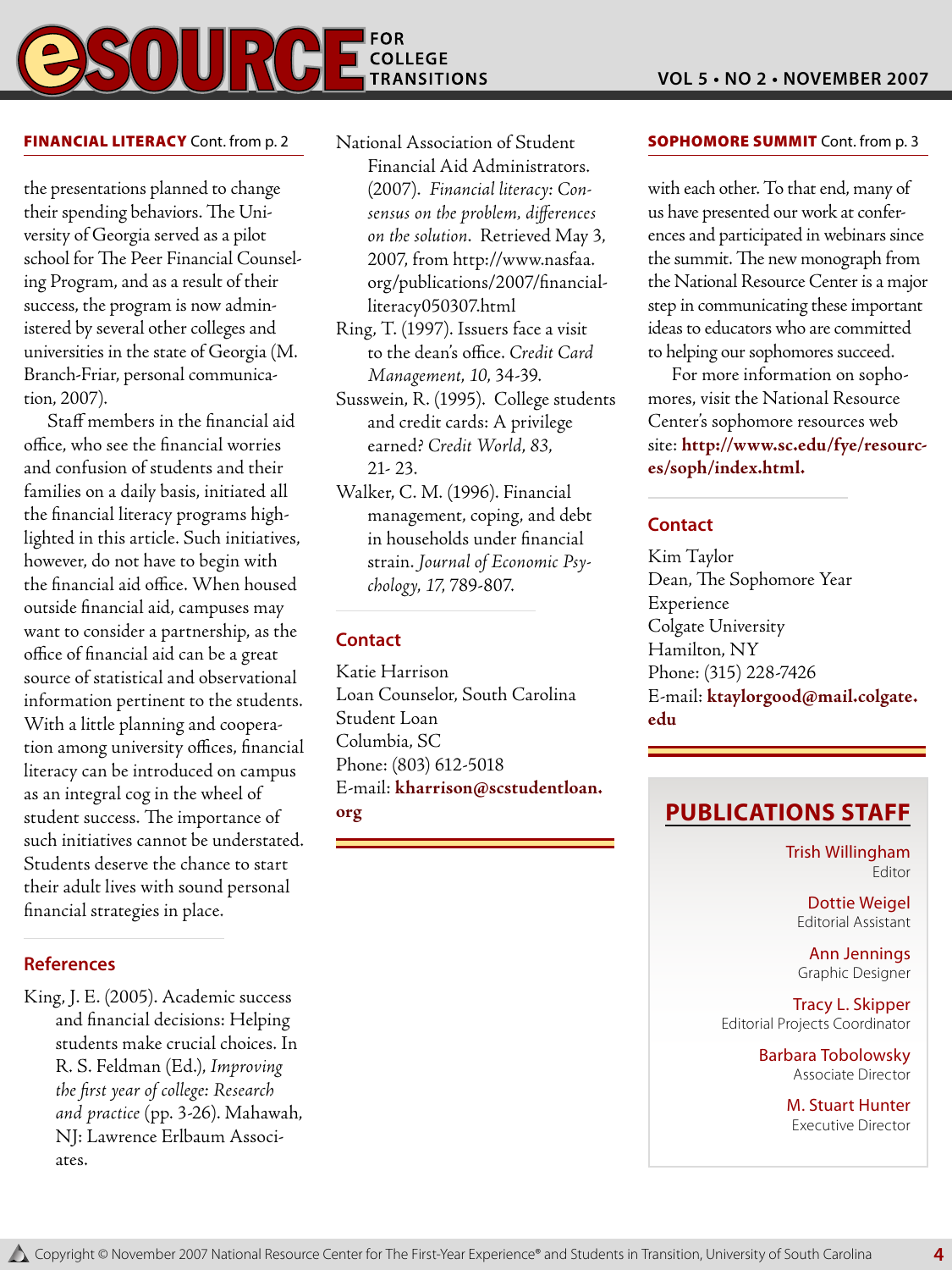

## **Individual Academic Management (IAM) Workshop Aims to Retain Students**

First-year initiatives to promo<br>student success and persis-<br>tence are a high priority at T<br>University of Akron. While these **I** irst-year initiatives to promote student success and persistence are a high priority at The initiatives have been quite successful for many first-year students, some students fall short of maintaining the minimum academic requirements. The University of Akron's Individual Academic Management (IAM) workshop is designed to address their needs. The workshop, which is required of all University College students who have been dismissed and wish to be readmitted, and all transfer students admitted on probation, is modeled after past research (Bean, 1990; Bean & Eaton, 2000; Pascarella, & Terenzini, 1991; Spady, 1971;) that suggests that institutions can improve retention and graduation rates by focusing on the following factors: (a) financial aid, (b) advising, (c) student-to-institution fit, and (d) first-year programs.

Because first-year grade point average is an important indicator of retention (Lotkowski, Robbins, & Noeth, 2004), the purpose of the workshop is to discuss positive strategies to improve a student's academic performance and to empower the student to become successful. The workshop provides both academic and financial information. The assistant dean of University College discusses student expectations for the upcoming probationary term and introduces a contract to uphold the conditions for the term. The first segment of the workshop is designed to either introduce or reintroduce techniques and strategies to help enhance student aca-

#### Brenda L. H. Marina

*Assistant professor, Educational Leadership Georgia Southern University Statesboro, Georgia Former Assistant Dean, University College The University of Akron Akron, Ohio*

demic performance. For example, time management is stressed with a discussion and activity involving the "60-Hour Principle"—two hours of study time outside of class for every hour in class. Students list their work hours and the amount of hours they "should study." The combined total should be no more than 60 hours for a balanced schedule. We discuss possible solutions for those who have more than 60 hours in their calculated answer. A possible remedy would be to eliminate one or two favorite weekly television programs.

The assistant dean introduces the IAM Workshop Handbook, a comprehensive directory of departments available on campus to assist students with academic and personal development issues. The writing and study skills labs are highlighted. The writing lab provides one-on-one assistance with suggestions for rewriting papers or beginning a writing project. The study skills lab assists students with memory and test-taking techniques. The counseling center is also mentioned to remind students to communicate with a professional if there is a personal problem that could ultimately affect their academics. This particular segment encourages students to become self-advocates for their own academic success. These corollaries help to

transition the workshop to the next half which deals with student financial aid.

An assistant director or coordinator from the student financial aid office discusses how poor academic performance directly affects financial aid eligibility. The financial aid application and financial appeal processes are described. Students receive a chart that explains credit hours and GPA requirements. The presenters work through simple calculations to show students how to keep track of their semester and cumulative credit hours. The goal of this presentation is to help students understand that they must become good financial managers of their aid by staying on track to graduation without incurring unnecessary debt due to poor academic performance.

Finally, students meet individually with an academic advisor to discuss suggestions and recommendations for the upcoming semester. In this meeting, there is discussion about the (a) number of credit hours the student wishes to maintain for the upcoming term, (b) courses that could be repeated, and (c) if the intended major has changed. Advisors make recommendations about repeating courses, course load, and course sequencing. At the conclusion of the session with the advisor, the student signs a contract in which they agree to (a) attain "C" or better grades in all courses attempted during the readmitted term; (b) see an academic advisor three times during the semester; (c) see instructors for academic "progress reports," which must be completed during the 4th, 8th, and 12th weeks of the semester; and (d) limit their schedule to a maximum of three to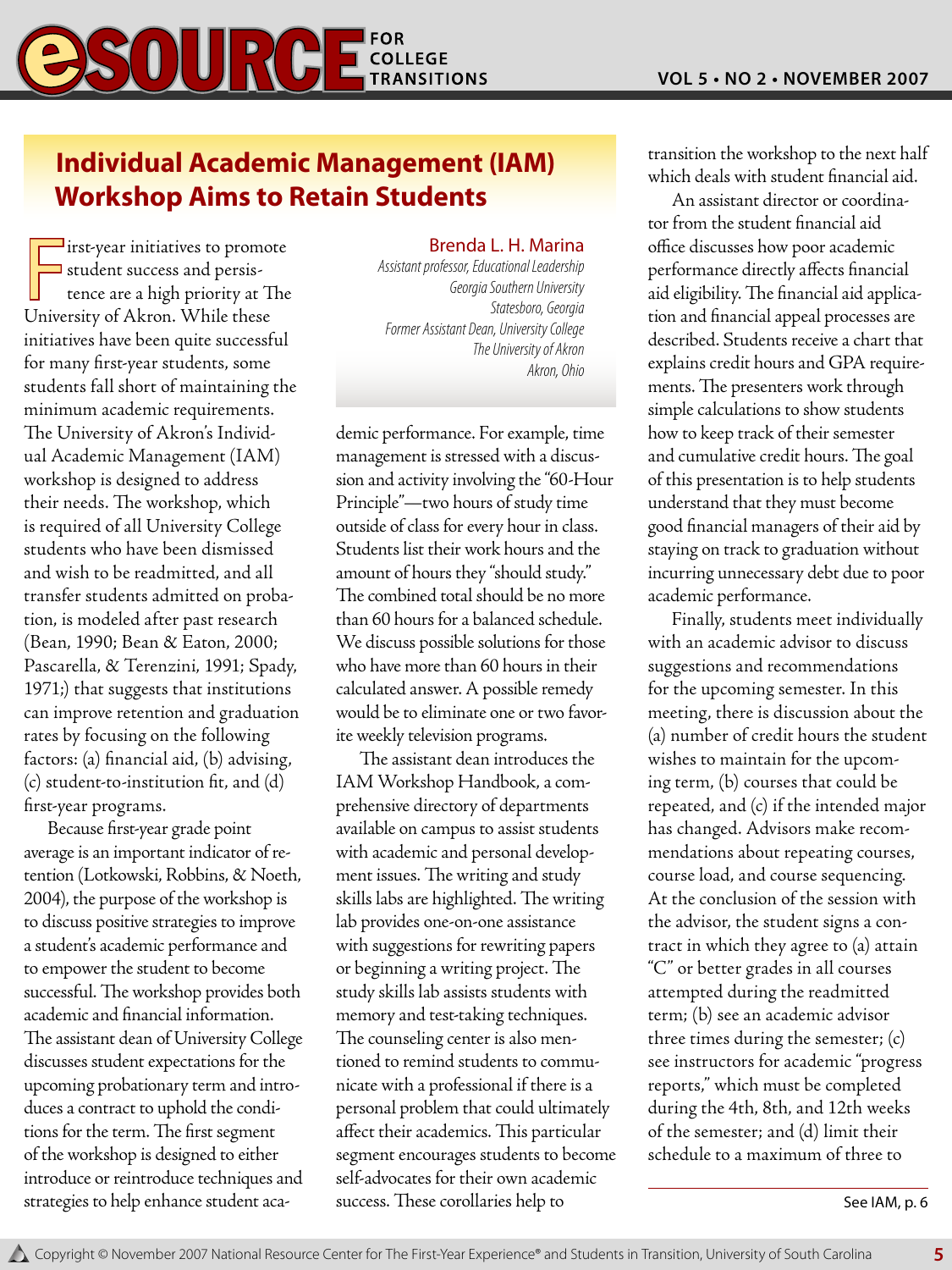

#### IAM Cont. from p. 5

four courses or 13 credits during the readmitted term.

The Office of Student Financial Aid developed an assessment to examine the content delivery and the clarity of information presented to students. Preliminary data collected in a survey during the spring 2006 semester suggested that students left the IAM workshop with incomplete information. The survey was administered again in eight workshops during the summer session to determine if changes should be made to future workshop presentations for clarity.

Students were asked to answer eight questions. Six questions were Likert-type questions and two were open-ended, which allowed students the opportunity to write about the strengths of the presentations and provide comments and suggestions. Out of 238 students—56% of them first-year students—177 returned completed surveys. The comments from the open-ended questions, while overwhelmingly positive, shed the most light on the problem areas of the workshop presentation. Some survey results indicated that the financial information lacked clarity, confirming what was found in the initial surveys conducted the spring before.

Question 8 on the survey asked students to share their comments or suggestions. These were some of the responses:

- • "The presenter should provide the PowerPoint handouts for students."
- • "Speaker dispelled myths about departments on campus that help students—that they focus on a student's positive traits as strengths."
- • "The workshop was a waste of time—the information could be

summed up in a packet of information instead of having to attend."

After the results of the summer survey were compiled, the assistant dean of University College met with financial aid officers to discuss the content and presentation delivery for the IAM workshop. The discussions prompted the following changes for the fall 2006 semester:

- • The PowerPoint presentation was modified to clarify points of confusion and to be more positive and motivational.
- • The supervisor for the financial aid officers observed some presentations.
- • Financial aid officers observed each other's presentations.
- • Academic advisors and student assistants continued to evaluate the academic presentation.
- • A web-based version of the workshop was developed for students who have participated in the workshop two or more times, for military students who are out of town, and for students with special circumstances (e.g., medical).

The IAM Workshop assessment will be disseminated and evaluated for another term. The results will be compared to the previous data for new insights. Additional changes may also be made based on future observations.

#### **References**

Bean, J. P. (1990). Why students leave: Insights from research. In D. Hossler, & J. P. Bean,

(Eds.), *The strategic management of college enrollments* (pp. 147-169). San Francisco: Jossey-Bass.

- Bean, J. P., & Eaton, S. B. (2000). A psychological model of college student retention. In J. M. Braxton (Ed.), *Reworking the departure puzzle* (pp. 48-61) Nashville, TN: Vanderbilt University Press.
- Lotkowski, V. A., Robbins, S. B., & Noeth, R. J. (2004). *The role of academic and non academic factors in improving college retention*. ACT Policy Report. Iowa City, IA: American College Testing.
- Pascarella, E. T., & Terenzini, P. T. (1991). *How college affects students*. San Francisco: Jossey-Bass.
- Spady, W. (1971). Dropouts from higher education: Toward an empirical model. *Interchange*, *2*(3), 38–62.

#### **Contact**

Brenda L. H. Marina, PhD Assistant professor, Educational Leadership Georgia Southern University Statesboro, Georgia Phone: (912) 681-0510 E-mail: **bmarina@georgiasouthern. edu**

#### **Related articles in** *E-Source*

- Bahr, J. E. (2006). Second-year outreach program for students on academic probation, *4***(4**)**, 9**.
- Mathews, T. M., & Waters, S. M. (2005). LADDERS program leads to success for students on academic probation, *2***(5), 4**.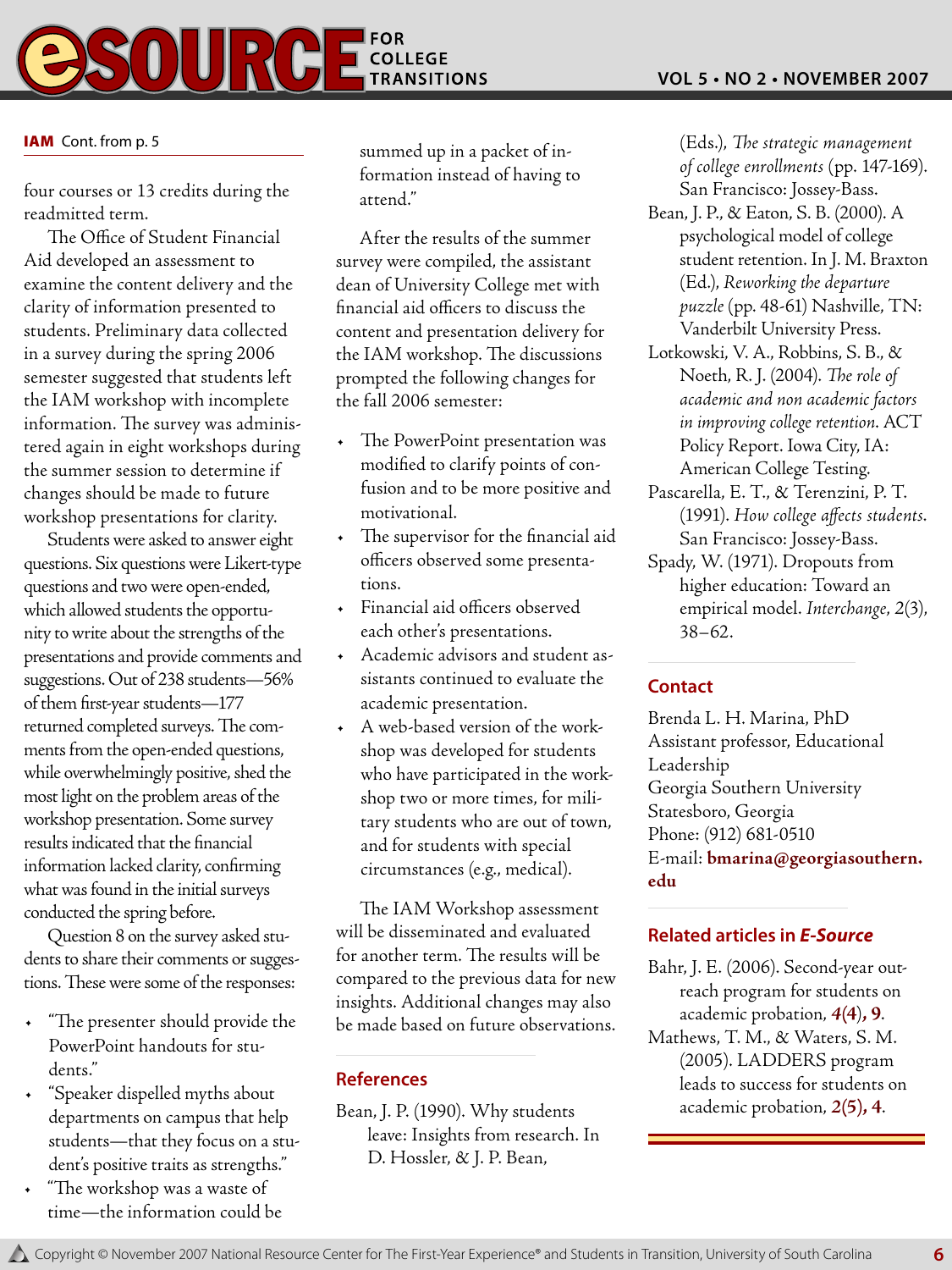## **SOURGE COLLEGE**

## **Retiring U101 Director Offers Parting Advice on First-Year Seminars**



*Dan Berman, director of University 101 at the University of South Carolina, leads a discussion during his course on The Teacher as Manager, designed for peer leaders.*

When Dan Berman began his<br>Career in first-year seminars<br>35 years ago, the courses career in first-year seminars 35 years ago, the courses were known as college survival classes, sending the message that instructors wanted students to graduate but weren't as concerned about the quality of their education. Today, these seminars are recipes for overall student success, says Berman, who will retire next year as director of University 101 at the University of South Carolina (USC)—an internationally renowned program that has been ranked No. 1 in the nation by *U.S. News & World Report.*

"The old attitude was sink or swim," Berman says. "Today, our philosophy is swim, swim like an Olympic swimmer. Partly, the purpose of [the first-year seminar] is giving kids the resources to be outstanding and successful."

With experience both teaching and directing first-year seminars, Berman has much advice to offer on the subTrish Willingham *Editor*

*National Resource Center for The First-Year Experience & Students in Transition University of South Carolina Columbia, SC*

jects of recruiting and retaining faculty, effectively using peer leaders, growing and sustaining a quality program, and evaluating trends.

This fall, more than 3,000 firstyear students enrolled in 163 sections of University 101 at USC. With a program this size, one would think that finding and keeping quality instructors for these classes is a monumental task. Like at many universities with first-year seminars, instructors come from among faculty and staff who teach in addition to their other full-time duties. The program doesn't have its own full-time faculty. Yet, the course often has a waiting list

to teach. Berman says the keys to attracting and keeping instructors are establishing the relevance of the program, showing how teaching the first-year seminar is an opportunity for professional growth, and providing instructors with a framework for teaching the course while leaving enough space for creativity. Each year, Berman invites all faculty and staff to the program's three-day instructor training workshop, selling the first-year seminar as a class where instructors can be creative and make a lasting impact on students. Prospective instructors learn how to teach the seminar's uniform content, but they also talk about employing effective teaching strategies. "We provide them with a foundation for teaching the course … but not a syllabus that's written in stone," Berman says. "They know that they are required to do something different to make the class their own. That combination is what makes the course so enjoyable for instructors."

Like at a growing number of institutions, USC seminar instructors are paired with peer leaders, student volunteers who must enroll in a threecredit course called The Teacher as Manager in which they learn about lesson planning and innovating teaching techniques. Peer leaders, Berman says, are an integral key to the success of first-year seminars. Peer leaders are not only mentors and role models to students, but seminar instructors should see them as equal teaching partners, "not as someone who is subservient to the instructor or someone who is just fulfilling an empty task," Berman says. "I want instructors to

See U101, p. 8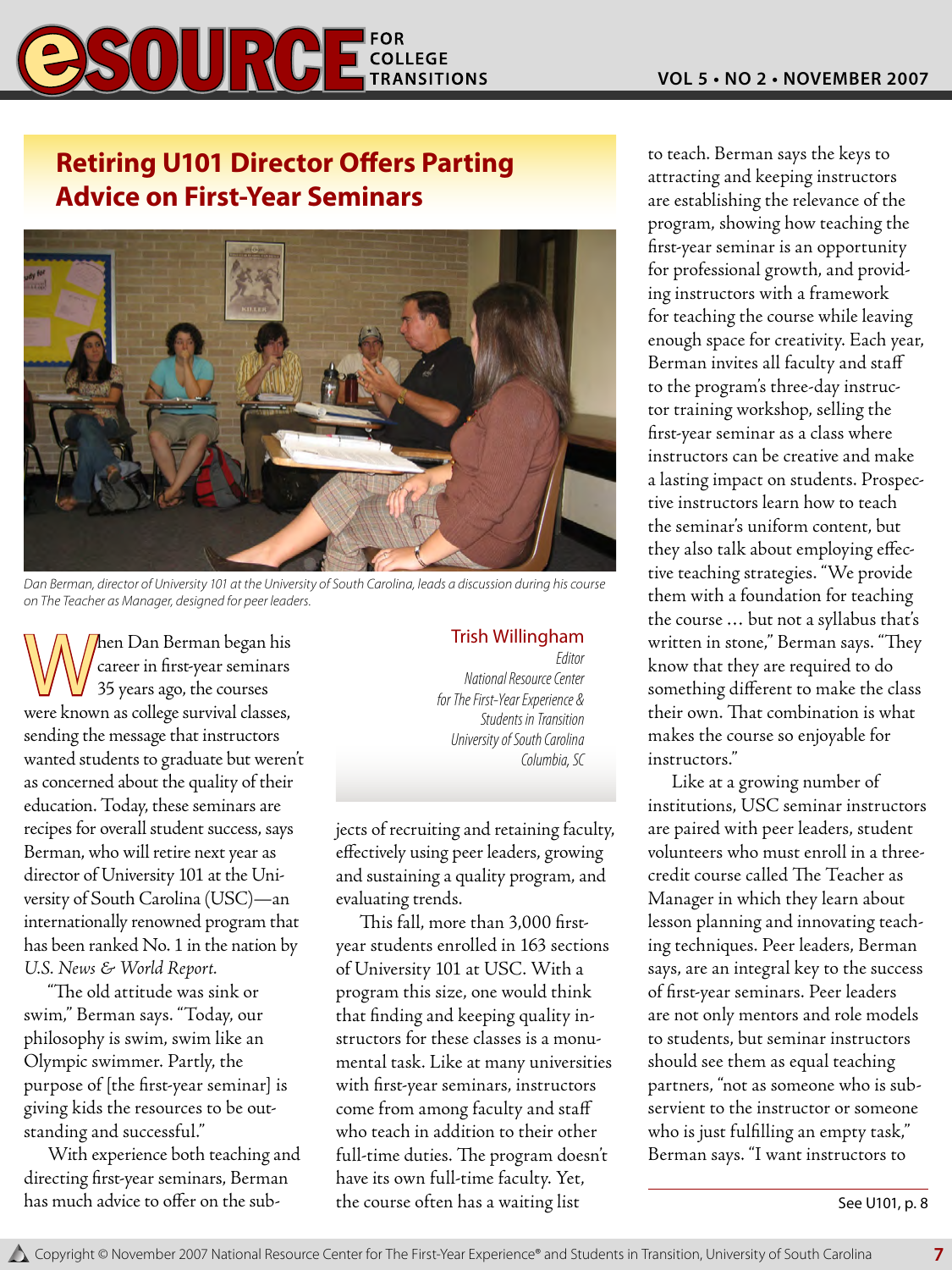

#### U101 Cont. from p. 7

not be thinking of the peer leader as another student in class but as someone who is going to enhance the instruction as a full teaching partner." As often as possible, peer leaders should be allowed to lead class discussions even if the instructor knows the subject better, Berman says. "I'll be there to support my peer leader, to add a tidbit to the discussion if something critical hasn't been mentioned, but [the discussion] is always going to be much more effective if it's led by the peer leader," Berman believes. "Students will always listen to another student more readily than they will an instructor."

The addition of peer leaders shows how first-year seminars can evolve and grow as students' needs change, Berman says. But the key to sustaining a quality program is ensuring that the seminar is viewed as an academically valid way to improve student performance and retention, Berman says. Faculty must buy into the program. Without faculty and administrative support, the program will always lack respect, Berman says. "It will always be perceived as weak or tangential, instead of as essential." If the first-year seminar is to have staying power, faculty leaders need to see proof of its academic value, proof that the course will help students develop essential academic skills such as expository writing, critical thinking, analysis, and argument. "That means that students are doing more than discussing things, that's it's not just a roundtable, a glorified bull session, but it's a course in which students are asked to do a great deal of oral presentations, writing, reflection,

and critical thinking," Berman says. The first-year seminar must also be seen as successful at the institutional level. Berman also recommends that universities rely on national research to help validate the use of the firstyear seminar, support its growth, and guide its improvement.

The best models, Berman says, are seminars that are both academic and affective, encouraging students to self-reflect and focus on how they fit into the campus community. The first-year seminar "is about succeeding academically and succeeding in life," Berman says. "The course should stimulate thought and challenge [students'] minds, not stuff their heads full of facts that they may forget after they take the exam. The purpose is to enable students to perform well in a variety of challenges that will be ahead of them."

#### **Contact**

Trish Willingham Editor National Resource Center for The First-Year Experience & Students in Transition University of South Carolina Phone: (803) 777-1924 Email: **Willngpa@gwm.sc.edu** Columbia, SC

## **OSOURCE** FOR COLLEGE

*E-Source for College Transitions* (ISSN 1545-5742) is published bi-monthly by the National Resource Center for The First-Year Experience and Students in Transition at the University of South Carolina, Columbia, SC 29208. Telephone (803) 777-6029. A single-year subscription is \$40. A multiple-year subscription is \$35 per year. An institutional subscription is \$100 per year or \$95 per year for a multi-year subscription.

The National Resource Center has as its mission to support and advance efforts to improve student learning and transitions into and through higher education.

The Center, a nonprofit organization, will use proceeds from the newsletter to defray publication costs, support research, and disseminate information.

The First-Year Experience is a trademark of the University of South Carolina. A license may be granted upon written request to use the term The First-Year Experience. This license is not transferable without the written approval of the University of South Carolina.

The University of South Carolina does not discriminate in educational or employment opportunities or decisions for qualified persons on the basis of race, color, religion, sex, national origin, age, disability, sexual orientation, or veteran status.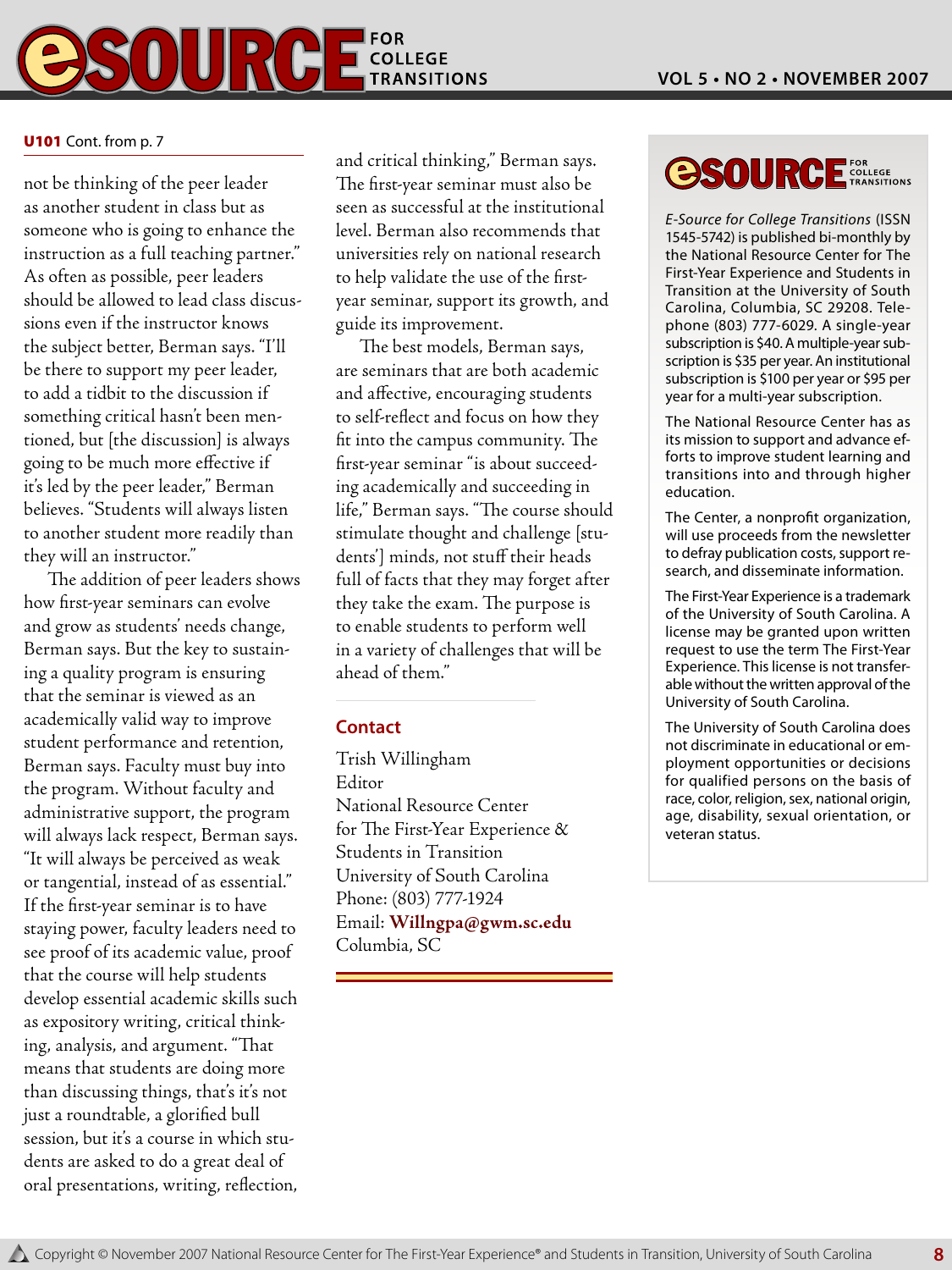

## **Listening for Silences: Creating Stances of Openness**

#### Laura Carroll

*Director of Composition Assistant Professor of English Abilene Christian University, Abilene, TX* 

 $\sqrt{\frac{1}{1-\epsilon^2}}$  $\sqsupset$ aculty, staff, and students  $\Box$  marched silently across the campus of San Jose State University (CA) "to address their growing concerns regarding minority retention practices at the university" (Yuen, 2004). Their silent protest is one of many examples of how silence has been used to call attention to racism, sexism, and unfair campus policies. Often student protestors argue that silence is the only discourse with which to express their protest. As one international peace group says, "We refuse to add to the cacophony of empty statements that are spoken with the best intentions, yet may be erased or go unheard under a passing ambulance or the wound of a bomb exploding nearby" (Women in Black, 2002).

As faculty members who attempt to be conscious of oppression on our campuses and who work to help students examine the discourse of the powerful—often manifested in their own discourse—we have a responsibility to listen for such silence. Further, these resistant silences can also be considered as discourse in classrooms. But how do we attend to and help our students hear the silent discourses in our classrooms? When and if I talk about silences in a composition classroom, the first reaction my students have is, "Wow, that's cool." They rarely ask, "How does this really relate to us on our campus?"

Rhetorical listening is a teaching method that I have used to help students begin to hear silence. Krista Ratcliffe (2005) writes that rhetorical listening "signifies a stance of openness that a person may choose to assume in relation to any person, text, or culture" (p. 1). This listening strategy seemed particularly relevant in helping my students consider the silences of an upcoming campus issue.

At Abilene Christian University (ACU), one of the biggest cross-cultural gulfs is the heterosexual-homosexual divide. In spring 2006, this reality prompted the lesbian, gay, bisexual, transgender (LGBT) group Soulforce to target the ACU campus as one of 14 stops on their equity ride. Soulforce is a group that argues for "freedom for LGBT people from religious and political oppression through the practice of relentless non-violent resistance" (Soulforce, 2006). As my class discussed Soulforce's web site and explanation of the group's equity ride, I drew on the key concept of rhetorical listening that presumes "an ethical responsibility to argue for what we deem fair and just while questioning that which we deem fair and just" (Ratcliffe, 2005, p. 25). We strove not to "master" the silences and come up with quick solutions but to instead (a) acknowledge the existence of other discourse, (b) create genuine conversation, (c) avoid glossing over differences, (d) promote a broader cultural literacy, and (e) consciously integrate the information into our world views and decision making.

First, students were asked to write about the policies on the ACU campus and articulate their own stances. Then they attempted to articulate the other side—to hear the silences—by examining the Soulforce web site and reading articles that presented multiple stances on Christianity and homosexuality. As we anticipated Soulforce's visit to campus, students looked at their own writings about multiple sides of the issue and tried to find places where their language would be offensive or hurtful to someone who disagreed. They listened to their own writing for places where their language would fall short if they were trying to get someone to hear their position. I then encouraged them to attend the campus forums that the university had organized in order to invite dialogue with Soulforce. Finally, we considered possibilities for revised policies and how they would or would not fit with our campus culture and campus beliefs. My goal was never to convince students to adopt a certain position or to change theirs but to understand that people who disagree with them need to be heard.

In the end, my students were able to look at silences and discourses they considered foreign and "wrong" in a much more inclusive manner. They were able to begin the move from a dualistic worldview to acceptance of others' views without feeling threatened by them. Some openly acknowledged the limited nature and simplicity of their own views. My students also began to wonder aloud what other silences they had failed to hear—silences of gender, of other religious viewpoints, of race. This framework allowed my students to stand up for what they believe is right while simultaneously questioning what they

See LISTENING FOR SILENCES, p. 10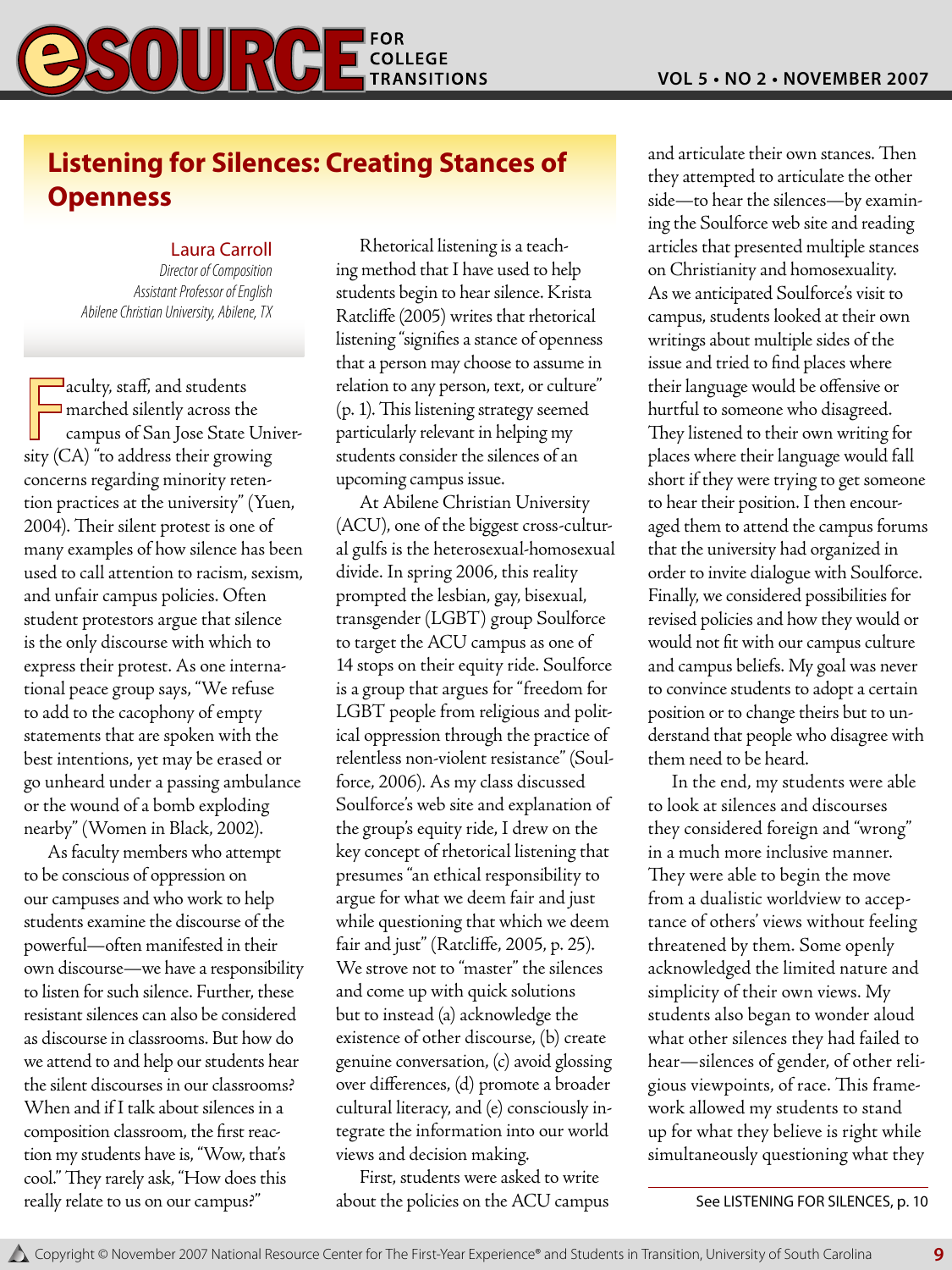#### LISTENING FOR SILENCES Cont. from p. 9

believe to be right. The consequences beyond the individual classroom are difficult to evaluate. Ultimately, rhetorical listening allowed my students to hear some very real and timely silences and, hopefully, broadened their own cultural literacies.

#### **References**

- Ratcliffe, K. (2005). *Rhetorical listening: Identification, gender, whiteness*. Carbondale, IL: Southern Illinois University Press.
- Soulforce. (2006, March 7). *Dialog[sic] begins on ending Abilene Christians discriminatory policy*. Retrieved July 27, 2007, from http://www.soulforce.org/ article/776.
- Women in Black (2002). *Our Misson*. Retrieved June 11, 2002, from http://www.igc.org/balkans/wib/ mission.html
- Yuen, K. (2004 November 18). Silent protest held on campus. Retrieved October 4, 2007, from *Spartan Daily Online*: http:// media.www.thespartandaily. com/media/storage/paper852/ news/2004/11/18/Campus-News/Silent.Protest.Held. On.Campus-1500034.shtml

#### **Contact**

Laura Carroll Director of Composition Assistant Professor of English Abilene Christian University Abilene, TX Phone: (325) 674-2264 E-mail: **laura.carroll@acu.edu**

## *E-Source* **Submission Guidelines**

Guidelines follow for those who would like to submit articles related to significant student transitions for consideration.

**Audience:** *E-Source* readers include academic and student affairs administrators and faculty from a variety of fields. All types of institutions are represented in the readership.

**Style:** A limited number of feature-length stories will be interspersed with shorter research briefs or news items. Tables, figures, and artwork will be included on a space-available basis. Limited references can be printed. Articles, tables, figures, and references should adhere to APA (American Psychological Association) style. Annotations of new resources should include the following: complete title of the publication, author(s) or editor(s), publisher, publication date, and complete URL if source is available online. *E-Source* does not publish endorsements of products for sale.

**Format:** Submissions should be sent via e-mail as a Microsoft Word attachment.

**Length:** Feature-length articles should be 500-1,000 words. Brief articles should be 250-500 words. Annotations of new resources should be no more than 50-100 words. The editor reserves the right to edit submissions for length.

**Copyright:** Articles shall not have been registered for copyright or published elsewhere prior to publication in *E-Source*. Photographs are welcome with a signed release form and name of photographer or copyright owner.

**Contact Information:** Contact information will be published with each article selected for publication in *E-Source*. Please include the following information with your submission: name, position title, department, institution, address, phone number, and e-mail address.

**Submissions Deadlines:** For the January issue, the deadline for submissions is November 19; for the March issue, the deadline is January 18; for the May issue, the deadline is March 18.

**10**

Please address all questions and submissions to: Trish Willingham, Editor National Resource Center for The First-Year Experience and Students in Transition • University of South Carolina 1728 College Street • Columbia, SC 29208 E-mail: **willngpa@gwm.sc.edu** Phone: (803) 777-1924 • Fax: (803) 777-9358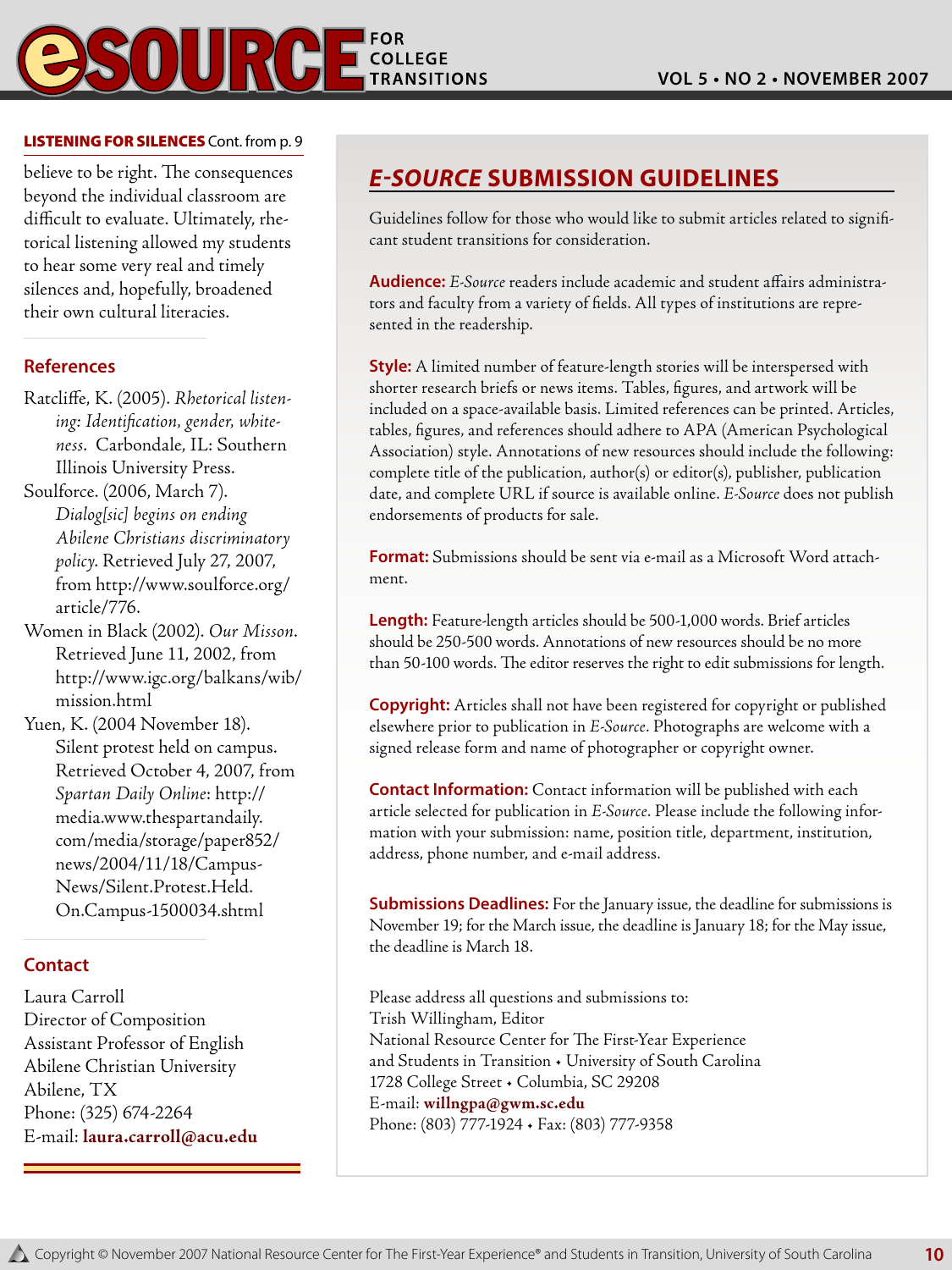

## **In-College Career Planning Curriculum Helps Students Build Careers**



*UCF student participates in an academic career planning session organized by the Student Success Center. Courtesy Student Success Center staff.*

oo many students think of a<br>career as the end product of<br>a college education. To the<br>contrary, college is the beginning of oo many students think of a career as the end product of a college education. To the a career, and specific career planning activities and services should complement a student's four or more years of academic work. Students who don't participate in career preparation activities often find that, by their senior year, they are not able to compete for jobs as effectively as students who did participate in these activities. The University of Central Florida (UCF) in Orlando has outlined a basic curriculum of activities and services designed to help students focus on career planning at various stages in their college experience.

Each activity or service has some degree of flexibility in terms of when it is completed, and some may even

#### Dennis H. Congos

*Academic Advisor & College Level Learning Skills Specialist First-Year Advising and Exploration Student Success Center University of Central Florida Orlando, FL*

#### DeLaine Priest *Assistant Vice President Student Success Center*

span the entire college career. Our goal is to help students identify those activities and services beneficial in career preparation and the most optimal times for engaging in them. The curriculum spaces out activities using timelines in a regular sequence to avoid overloading students with too many activities in one academic year. Several campus offices are involved,

including the Office of First-Year Advising and Exploration, the Career Services and Experiential Learning office, the Office of Student Involvement, and the Office of International Studies.

Career planning in UCF's curriculum actually begins before students start their first year of college. At orientation, which is organized by the Office of First-Year Advising and Exploration (FYAE), students are offered academic exploration services to help them assess their interests and match them to the college's majors. Students meet with academic advisors to explore interests, abilities, and aspirations and to review relevant majors available at UCF. Some career assessment testing may also be administered through both FYAE and, more commonly, through the Career Services and Experiential Learning office. Students are introduced to (a) the steps for gathering information about themselves and about different majors, (b) the process for choosing a major, and (c) tips for following the required course format for earning a degree in that major.

In those first and second years, while students are meeting their general education requirements, they work on identifying a college major and planning the schedule for completing that major. The Career Services and Experiential Learning (CSEL) office assists students in this process. CSEL enhances career planning through experiential learning opportunities in cooperative education, internships, and service-learning. Students at this stage can also participate in a CSEL program called Golden

See CAREER PLANNING, p. 12

**11**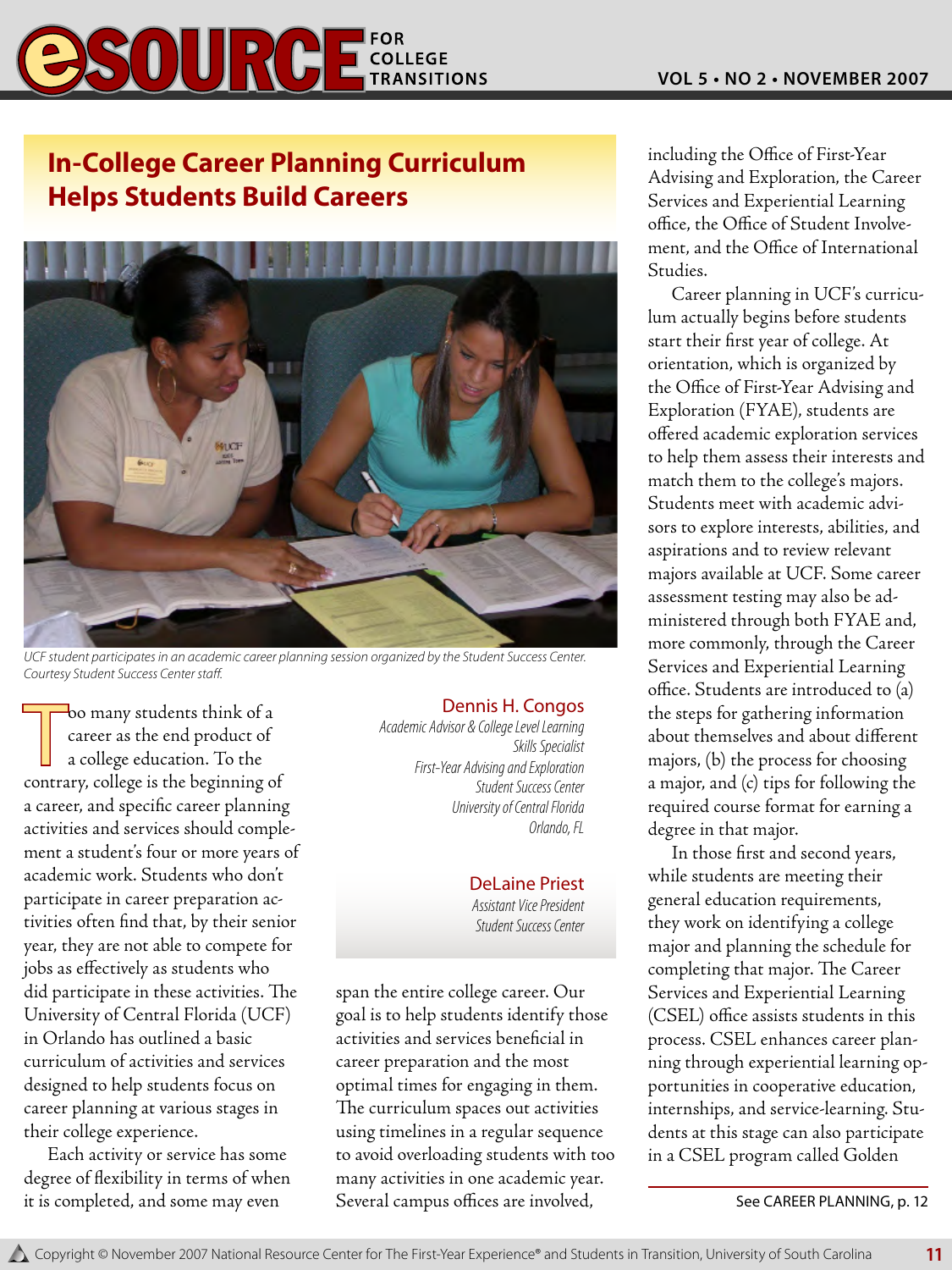## **COLLEGE TRANSITIONS**

#### **College Major Identification and Schedule Planning**

| <b>Activities for first-year students &amp;</b><br>sophomores                                                                  | Service Units                                                                                                                                               |
|--------------------------------------------------------------------------------------------------------------------------------|-------------------------------------------------------------------------------------------------------------------------------------------------------------|
| Assessment to select a major best suited to each<br>student's individual interests, personality, apti-<br>tudes, and/or values | First-Year Advising & Exploration (FYAE) Career<br>Services & Experiential Learning (CSEL)                                                                  |
| Academic advising or career counseling to help<br>select the most suitable UCF major based on assess-<br>ment results          | FYAE CSEL                                                                                                                                                   |
| Gather information about careers related to majors<br>of interest                                                              | CSEL<br>FYAE for handouts, "What Has Been Done with<br>UCF Majors in ?"<br>(CSEL) for the Major's Fair, job shadowing, intern-<br>ships, and part-time Jobs |
| Schedule planning                                                                                                              | FYAE or major department's advising services                                                                                                                |
| College Success class (SLS 1501)                                                                                               | Orientation Services (OS)                                                                                                                                   |
| Career Planning class (MHS 2330)                                                                                               | CSEL teaches the class                                                                                                                                      |
| Acquire college-level study skills                                                                                             | Student Academic Resource Center (SARC)                                                                                                                     |
| Change a major                                                                                                                 | FYAE or Registrar's Office                                                                                                                                  |
| Take introductory classes for the majors being<br>considered                                                                   | FYAE academic advisor, talk with faculty or<br>department academic advisors in the major depart-<br>ment                                                    |
| Involvement in student clubs and organizations                                                                                 | Office of Student Involvement (OIS)                                                                                                                         |
| <b>Activities for juniors and seniors</b>                                                                                      | <b>Service Units</b>                                                                                                                                        |
| Academic advising & schedule planning                                                                                          | Major department's advising service                                                                                                                         |
| Continued involvement in student clubs and<br>organizations                                                                    | Office of Student Involvement (OIS)                                                                                                                         |
| Cooperative education and internship experiences.<br>Part-time work experiences, service-learning, job<br>shadowing            | CSEL<br>CSEL                                                                                                                                                |
| Career information, career planning class, career<br>counseling                                                                | CSEL                                                                                                                                                        |
| Study abroad                                                                                                                   | Office of International Studies (OIS)                                                                                                                       |
| Jobs for students                                                                                                              | CSEL Financial Aid (for work-study jobs) Employ-<br>ment Fair (CSEL)                                                                                        |
| <b>Activities for seniors</b>                                                                                                  | Service Units                                                                                                                                               |
| Finding a job upon graduation                                                                                                  | Placement Services (CSEL)                                                                                                                                   |
| Resume writing & interview skills                                                                                              | Resume writing and how to interview workshops<br>(CSEL)                                                                                                     |
| Job descriptions and company information                                                                                       | Career Fairs and company information resources<br>(CSEL)                                                                                                    |
| Interview with employers coming to recruit on the<br>UCF campus                                                                | Employer on-campus interviews<br>(CSEL)                                                                                                                     |
| Career change information                                                                                                      | CSEL                                                                                                                                                        |
| Graduate, law, and medical school preparation<br>workshops and fairs                                                           | CSEL                                                                                                                                                        |

#### **CAREER PLANNING** Cont. from p. 11

Opportunities: A Major Today, A Career Tomorrow that offers seminars and workshops in major exploration, career exploration, externships, goal setting, and self-discovery, among others. Those completing the program will earn a certificate of completion and a portfolio to use later for gaining employment or admission to graduate, law, or professional school. At this stage, students also take a three-credit career planning class through the Career Services and Experiential Learning office. In this course, students explore majors and careers and learn how to develop an effective job search with a focus on resume writing and interviewing skills.

In their third and fourth years of college, UCF, students are encouraged to stay involved in student clubs and organizations. The Office of Student Involvement provides programming to ensure opportunities for networking and leadership development. Additionally, at this stage in their college experience, students participate in cooperative education, an academic program that allows them to apply classroom theory in practical work settings and gain personal, academic, and work skills over multiple semesters. Students also gain work experience through part-time work, service-learning, and job shadowing. The Career Services and Experiential Learning office provides career information and career planning and organizes an employment fair. Also, at this stage, the Office of International Studies encourages students to study abroad.

Finally, the year before graduation, UCF students work very closely with

See CAREER PLANNING, p. 14

**12**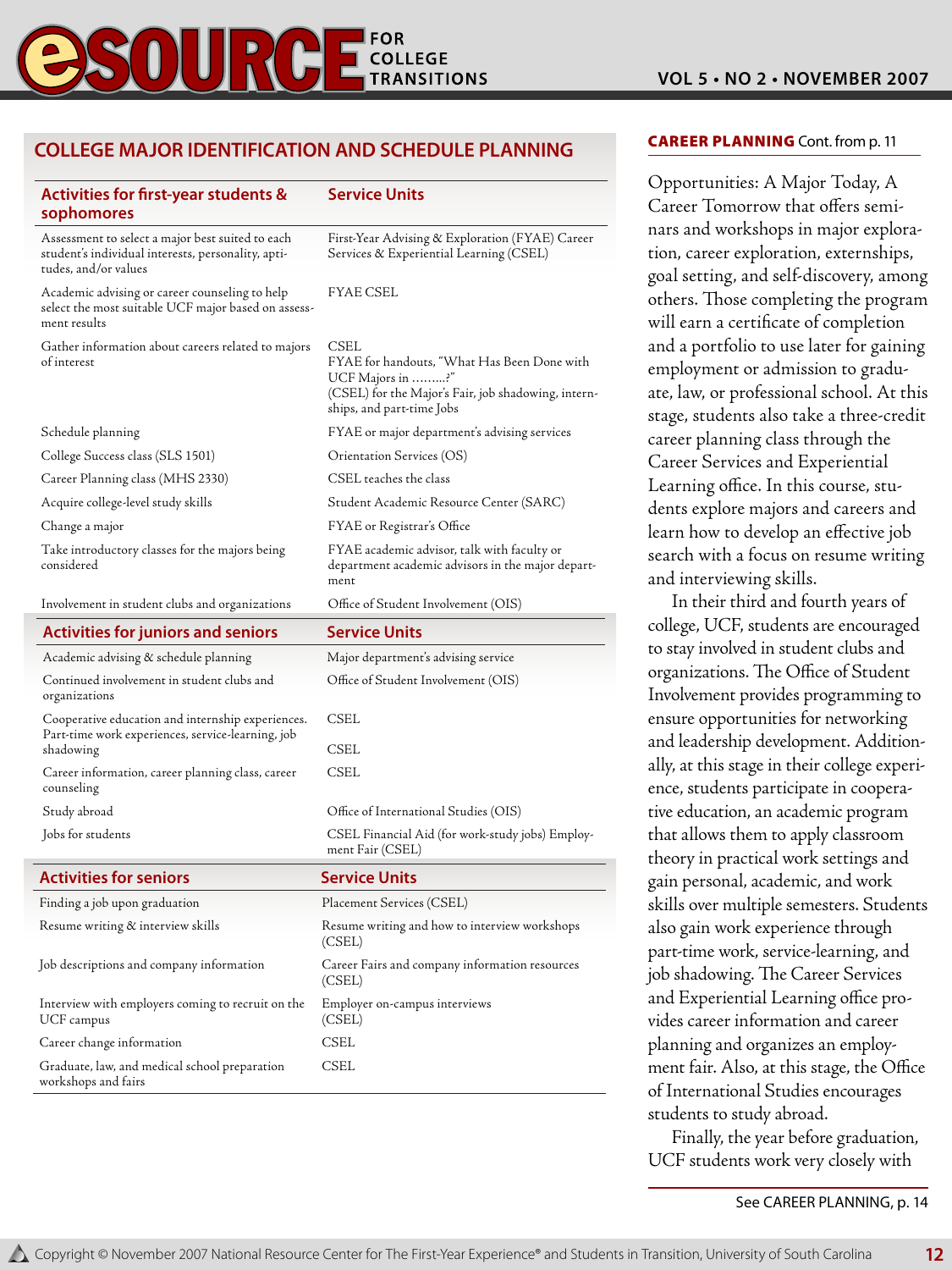# $\mathcal{S}$   $\mathbf{0}$   $\mathbf{U}$   $\mathbf{R}$   $\mathbf{G}$   $\mathbf{F}_{\text{max}}^{\text{cor.} \text{R}}$

## **What's Happening at the National Resource Center**

#### **Conferences**

**27th Annual Conference on The First-Year Experience** February 15 – 19, 2008 San Francisco, California

Early registration deadline is January 14, 2008.

For more information on this and other National Resource Center events, please visit our web site **www. sc.edu/fye/events/**

#### **New Publications**

**New Monograph Sheds Light on the Experiences of College Sophomores**



Educators have long been concerned with retaining students and helping them succeed, but their focus has been primarily on first-

year students. Recently, this focus has widened to include a frequently invisible population—second-year students. *Shedding Light on Sophomores: An Exploration of the Second College Year* turns our attention to this often-forgotten student population. Published by the National Resource Center, this new monograph draws on campus-based and national research to describe the second college year and the initiatives designed to support it. Campus case studies offer a more detailed look at

programs designed to help sophomores succeed, and a concluding chapter offers recommendations for the development of a range of initiatives in the second college year.

#### **Empowering Parents of First-Year College Students**

*Empowering*  Parents of First-Year College Students: A Guide for Success  $\frac{1}{2}$  follows in the footsteps of Helping Your First-Year College *Student Succeed* and *A Guide for Families* 



*of Commuter Students* in helping parents understand the nature of the college transition and in offering tips to make that transition a successful one for not only the first-year college student but for their families as well. An ideal resource for orientation programs, parents' weekends, and other parent programs, *Empowering Parents of First-Year College Students* is also available in Spanish. This new guide is produced in association with the National Orientation Directors Association.

To learn more about these and other publications available from the National Resource Center, please visit **www.sc.edu/fye/publications**

#### **Research**

**National Resource Center Announces 2007-2008 Fidler Grant Recipient**



Eunyoung Kim, PhD candidate at the University of Illinois at Urbana-Champaign, is the recipient of the 2007-2008 Paul P.

Fidler Research Grant. The grant, designed to encourage and enable scholarly research on issues related to college student transitions, includes a financial stipend and travel to two national conferences.

Kim's winning proposal titled "Acculturation Experiences and College Transitions of Minority Immigrant Students" investigates how immigrant students negotiate a sense of membership in the college context, an important ingredient for a successful transition to college, through an examination of their web of social ties and relationships. Using in-depth interviews with 30 ethnic minority immigrant students at a large public institution, this research provides a better understanding of challenges immigrant students face during their first- to second-year college transition, presents alternative ways of conceptualizing their collegiate experiences, and offers insights into the ways in which higher education communities can better serve the needs of these students.

In its third year, the Paul P. Fidler Research Grant has become a wellrespected and highly competitive

See WHAT'S HAPPENING, p. 14